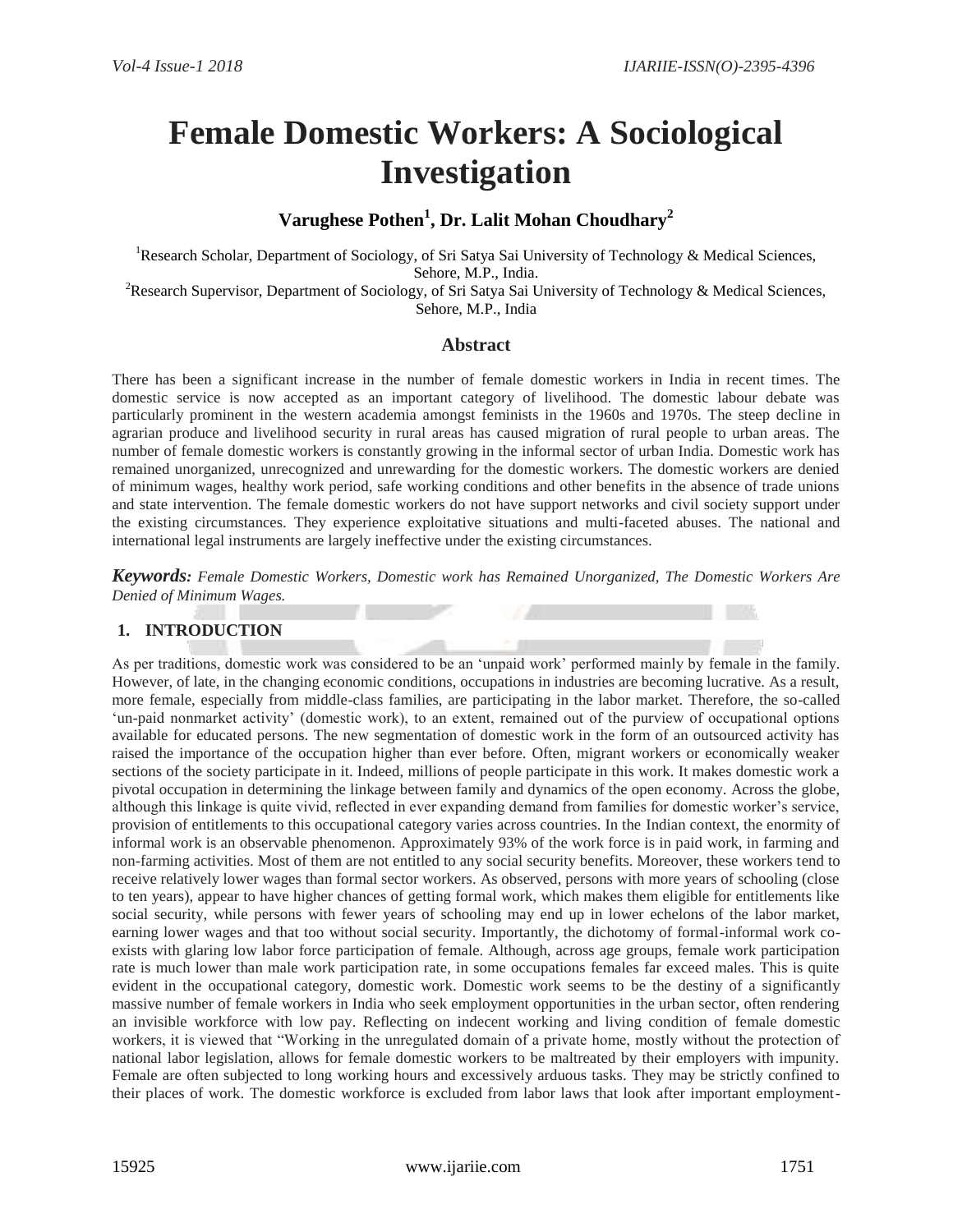related issues such as conditions of work, wages, social security, provident funds, old age pensions, and maternity leave.

India lags behind other nations in extending rights to domestic workers. As shown in ILO (2010), India is yet to provide core entitlements for decent work like maternity benefit. On the other hand, 26 nations, including developed and developing countries provide 12-14 weeks of maternity leave for domestic workers1. In India, the National Minimum Wages Act 1948 excludes domestic workers from its purview. However, states may fix a minimum wage for domestic workers within their territory. Another deficit is the lack of social security to domestic workers in India, while there have been noteworthy initiatives by other countries to provide different types of social security to domestic workers (examples include occupational safety and health, workers' compensation for employment injuries, general health care, pension and unemployment insurances). Review of earlier research studies on the Challenges and Working Conditions of Female Domestic Workers contribution of different factors responsible for their status improvement is essential to formulate an appropriate perspective for any further study. Several studies, on challenges faced by female domestic workers and working conditions of female domestic workers and the other policies adopted by the Government to develop the domestic workers has been confined to one or two aspects and only to some regions of a State or a Country. As no study is likely to be absolutely completed, the available literature will not help to broaden the scope and nature of successive research.

#### **2. CONCEPT OF FEMALE DOMESTIC WORKERS**

Domestic work is one of the oldest and most important informal occupations for millions of female around the world. Female have limited options and enter the domain of domestic work in the absence of education, economic resources and other opportunities. The term 'domestic service' is practically difficult to define since the duties of domestic workers are not well defined. Domestic service is now accepted as an important category of livelihood across the globe. Domestic service remains a highly personalized and informal service delivered in the homes of employers. In domestic service, work cannot be subjected to any comparative tests, since it has the character almost unique in wage paid industry, of being carried on for use, not for profit, and the settlement of wages remains an individual bargain between employers and employed. The implications of domestic labour on female's emancipation as well as transformation of gender roles, however, have been differently read by different schools of feminism. Domestic worker is a person who is engaged on a part time or full time basis in domestic service. The domestic worker receives remuneration periodically in cash or kind for a fixed period from the employer.

#### **3. WORKING CONDITIONS**

The domestic workers are denied of minimum wages, healthy work period, safe working conditions and other benefits in the absence of trade unions and state intervention. The wage levels of domestic workers are much less than their male counterparts. The employers do not provide extra wages for more workload. They also carry out other tasks which are not linked with their regular duties. Domestic workers are highly exploited and denied just wages and humane working conditions. They are paid well below the minimum wages for unskilled or semi-skilled workers. Domestic workers migrate from rural and tribal areas to urban areas in search of employment opportunities. They experience a sense of loneliness because of the solitary nature of the work. The female domestic workers face the major problems such as – low wages, extra work, long working hours, lack of holidays, harassment, sexual exploitation, physical torture, ill treatment, lack of welfare facilities, absence of social security measures, lack of rest, development of fatigue, lack of freedom, low level of job skills, absence of bargaining power, work-life imbalance, poor working conditions, migration, social invisibility, economic backwardness, forced labour, discrimination, inadequate legal protection, physical exertion, ill health, malnutrition and other problems according to empirical evidence in India and abroad. The female domestic workers are normally treated with respect by the employers. The employers scold them in times of any delay or discrepancy in the work. They are not allowed to cultivate good human relations with the neighbors. They find it very difficult to report sexual harassment at workplaces and are forced to remain silent due to power dynamics and fear of discrimination or dismissal. The relationship between employers and domestic workers is very subjective and depended on the individuals involved. This increase in the number of domestic workers is linked to a shift from agrarian-based economy to a manufacture and service-based economy .There is a marginal increase in the number of female domestic workers in India. The employer-employee relationship is a complex one and is viewed as one of domination, dependency and inequality. The female domestic workers often continue accepting whatever the employers pay them and are under constant fear that asking for a raise may lead to termination from work as there would be many more workers who are available to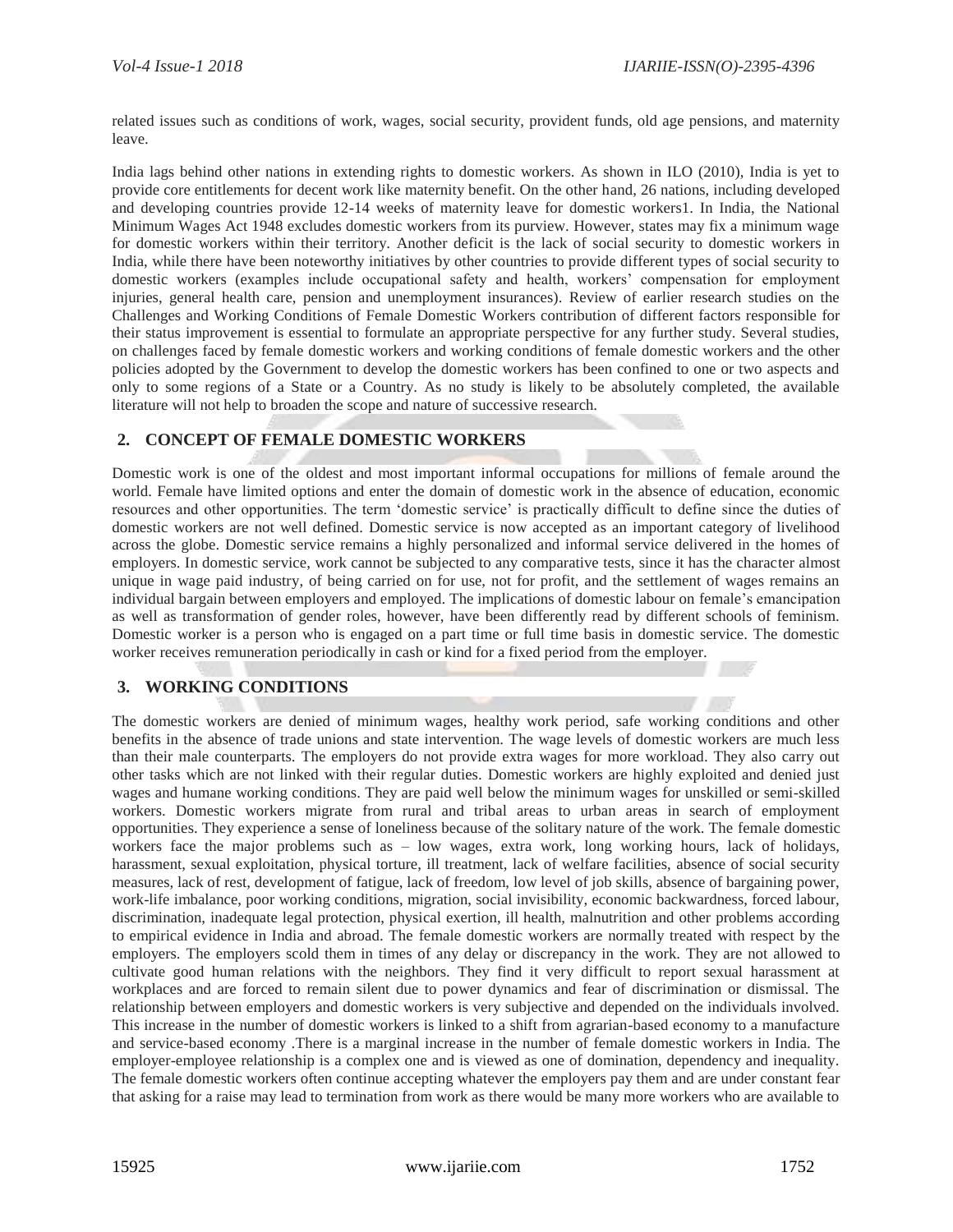do the same work by accepting whatever the employer pays them. The employers also provide them stale food or leftover food which is not good for their health and nutrition. The employers also refuse to give them paid leave even though they work hard beyond their capacity. In a country like India, domestic work is more physically taxing than elsewhere according to empirical evidence. The female domestic workers are under the constant fear of termination from work. They are taken for granted by the employers. Studies have reported that female domestic workers face sexual harassment which is still an unspeakable issue in India.

#### **4. LIVING CONDITIONS**

Female domestic workers do not have good socioeconomic condition. They face problems both at home and at work place. They migrate from the rural areas to urban areas in such of employment opportunities. They have a heavy workload with less recognition and remuneration. They work hard for a better future. They spend a large part of their time accessing essential services such as water and toilets. They do not have access to institutional care facilities that provide quality care at affordable rates in their neighborhoods. Domestic workers live and work in appalling conditions and are vulnerable to abuse. Their self-esteem suffers considerable damage after prolonged periods of maltreatment, abuse and humiliation. They feel inadequate, powerless and worthless. They do not have the opportunity to raise their voice and avenue of redress before the competent organs. The female domestic workers face the daunting challenge of combining Paid work with their maternal role and long hours of unpaid care work. The female domestic workers are more likely to resort to unfavorable coping strategies, such as leaving children alone at home, enlisting the help of an older sibling or young relative, or taking children to work, if allowed, with adverse consequences on children's health and education as well as worker's productivity. The unorganized sector plays a vital role in terms of providing employment opportunities to a large segment of the workforce in India. The female domestic workers live in different types of slum settlements and work in the informal sector. Commuting becomes a major issue both in terms of cost and time. The male members were involved in paid labour and earned the income to run the family. The female members of the family took care of domestic responsibilities and played their reproductive role. The domestic work done by female in their houses was never recognized as a contribution to social production. The migrant female domestic workers are among the world's most vulnerable and discriminated workers. Domestic workers are also discharging socially reproductive labour, which otherwise is meant to be done by the female of the family as a given responsibility. The rights of domestic helps are also deeply impinged by the general characterization of the private sphere as one of the rationales rather than autonomy, and sacrifice, obligation and emotion. The domestic workers indicate that there is no gap in the workers' perceptions of themselves and the way the family and society perceive them. The family members support them since they earn livelihood opportunities and contribute for the management of families. A majority of workers with a history of domestic work do not consider domestic work as disgraceful or undignified.

#### **5. FEMALE DOMESTIC WORKERS IN INDIA**

The steep decline in agrarian produce and livelihood security in rural areas has caused migration of rural people to urban areas. The number of female domestic workers is constantly growing in the informal sector of urban India. The family financial crisis has also compelled the female to become domestic workers and protect the interest of the family. The employers extract maximum work from the female domestic workers without extending minimum hospitality. Migration and domestic work are part of an international solution to female's problems within a world economic system. It is not surprising that the difference that race/ racism makes to the experience of domestic work has been a predominate theme in a number of studies of domestic workers. Domestic work is looked upon as unskilled because most female have traditionally been considered capable of doing the work and the skills they are taught by other female in the home are perceived to be innate. When paid, therefore, the work remains undervalued and poorly regulated. Domestic work has remained unorganized, unrecognized and unrewarding for the domestic workers. Most of the domestic workers are migrants who have come from rural to urban areas in search of livelihood opportunities. A substantial number of female in the rural areas migrate to the urban areas for the sake of employment due to lack of education and job skills. The numbers of domestic workers are increasing but their living conditions are precarious in the urban slums. The relationship between migration and domestic work has become a prominent inter-disciplinary research area. Generally, domestic workers are engaged in child care and house work in modern times. The domestic workers are expected to be compliant, unassertive and helpless with their employers. Domestic workers come from vulnerable communities and backward areas. They are illiterate, poor, unskilled and downtrodden sections of society.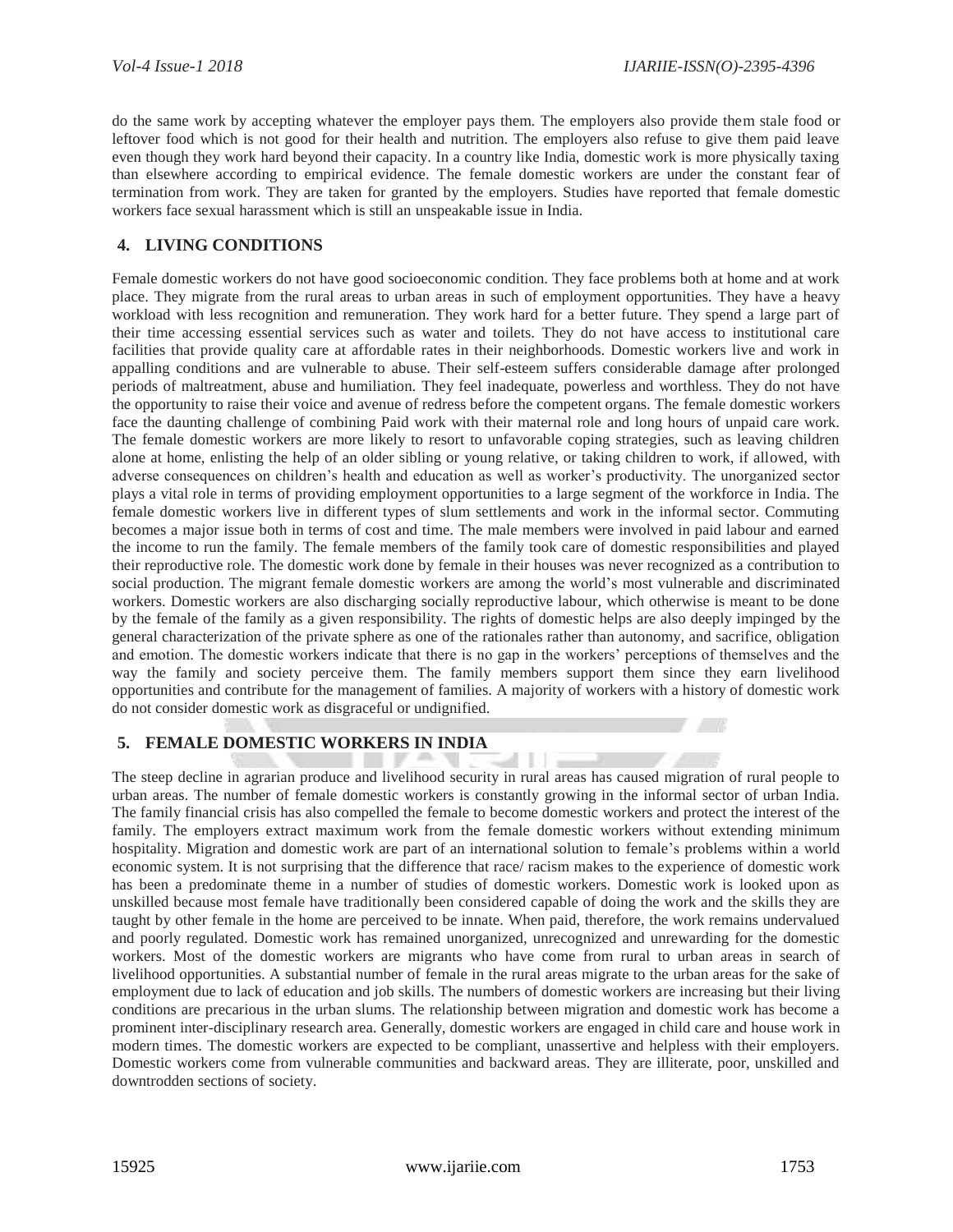Domestic workers remain socially and economically marginalized sections of society. Paid domestic work is an important source of employment for the vulnerable sections of society. Domestic work is largely unregulated and unpaid. Domestic work discharged either by the female or by children in any form is also included unorganized labour. Domestic workers are deprived of constitutional guarantees. Domestic workers are the most neglected class of labor as they are rarely seen and seldom heard by legal scholars. Yet, domestics are amongst a group of workers which are the most exploited by their employers or the least protected by the law. The system of domestic labor shows a prevalence of low wages, long hours and difficult working conditions. There is a need for granting legal protection to domestic workers. The child domestic labour force is also increasing in the country despite the Child Labour (Prohibition and Regulation) Act, 1986. Domestic work includes mental, manual and emotional aspects, including care work that is necessary to maintain people and communities. Domestic work is viewed as reproductive work that creates not only labour units but also people and social relations. The increase in the number of domestic workers is often viewed as 'feminization of labour'. Domestic workers have increased in India mainly due to increased female labour force participation, increased income and purchasing power amongst urban populations and emergence of nuclear family units in urban areas. There are more than 4 million domestic workers in India in the present times. The demand for domestic help across Indian cities has shot up over a period of time in the age of economic liberalization.

# **6. POOR BARGAINING POWER**

The domestic workers seldom have an organized mechanism for collective bargaining since they work in the informal sector. There are very few advocates of the rights of domestic workers. They have limited employment opportunities. The family history of the female domestic workers also matters from their employability point of view. The wages are not based on 'need-based formula'. They do not have organized social network and find several hardships in challenging the authority of the employer. They do not have the right to free movement. There are several cases where workers are treated very well but it is entirely at the discretion of the employers. There is the fastest growing form of migration in India which has resulted in the increase of female domestic workers.

#### **7. SOCIAL INSECURITY**

The female domestic workers do not get adequate wages and live under difficult circumstances. They are not able to save money for their old age. They are not entitled to any old-age pensions, gratuity or bonus. They have no medical insurance and all expenses of illness, hospitalization of self and family are borne by the worker. The caste and social stratification have increased the probability of individuals to enter domestic work. The domestic workers have limited access to larger social networks. There is a need to sustain and support organizations for domestic workers to improve their bargaining power. Organizing domestic workers is fundamental to finding solutions to the various problems faced by domestic workers. Domestic workers are explicitly included in the Unorganized Workers (Social Security) Act, 2008. The record of implementation and enforcement of legal and welfare provisions for domestic workers has been patchy and leaves much to desire. There is need to encourage the formation of organizations and unions of domestic workers in conjunction with linkages with existing central and state programme. The domestic work is not regularized and there is no mechanism to ensure minimum wages and paid leaves to the domestic workers in the present times. There is concomitant need for providing minimum legal protection and social security for workers generating important household and care services. Domestic work is a predominately female-dominated sector that is poorly regulated and often unprotected by labor law. Their isolation and vulnerability as workers is made more complex by their invisibility in private homes and their dependence on the goodwill of their employers. The ILO is working at different levels to support the organization of domestic workers, their access to social protection and the enforcement of their rights as workers. There is need to formulate legislation in favour of minimum wages to the domestic workers. The National Task Force agreed that specific attention was warranted on regulating domestic workers' working conditions. There is a need to create public awareness, especially of the household employers' obligations and to that end, a Code of Practice should be drafted which should serve as a practical tool to protect the rights of the domestic workers at the workplace. Domestic workers are largely absent from the state policy which is tied to the social and economic devaluation of care and its gendered, class and caste characteristics. The lack of unionization is a critical factor in the exclusion of domestic workers from labor laws and other protective measures. The incorporation of female into paid labour at its lowest rung does not necessarily emancipate female from traditional gendered roles. Domestic workers are victims of torture, violence and exploitation in the homes of their employers. They have few options available to them. They are the invisible workers with poor levels of union organization and with weak bargaining power. The employment and living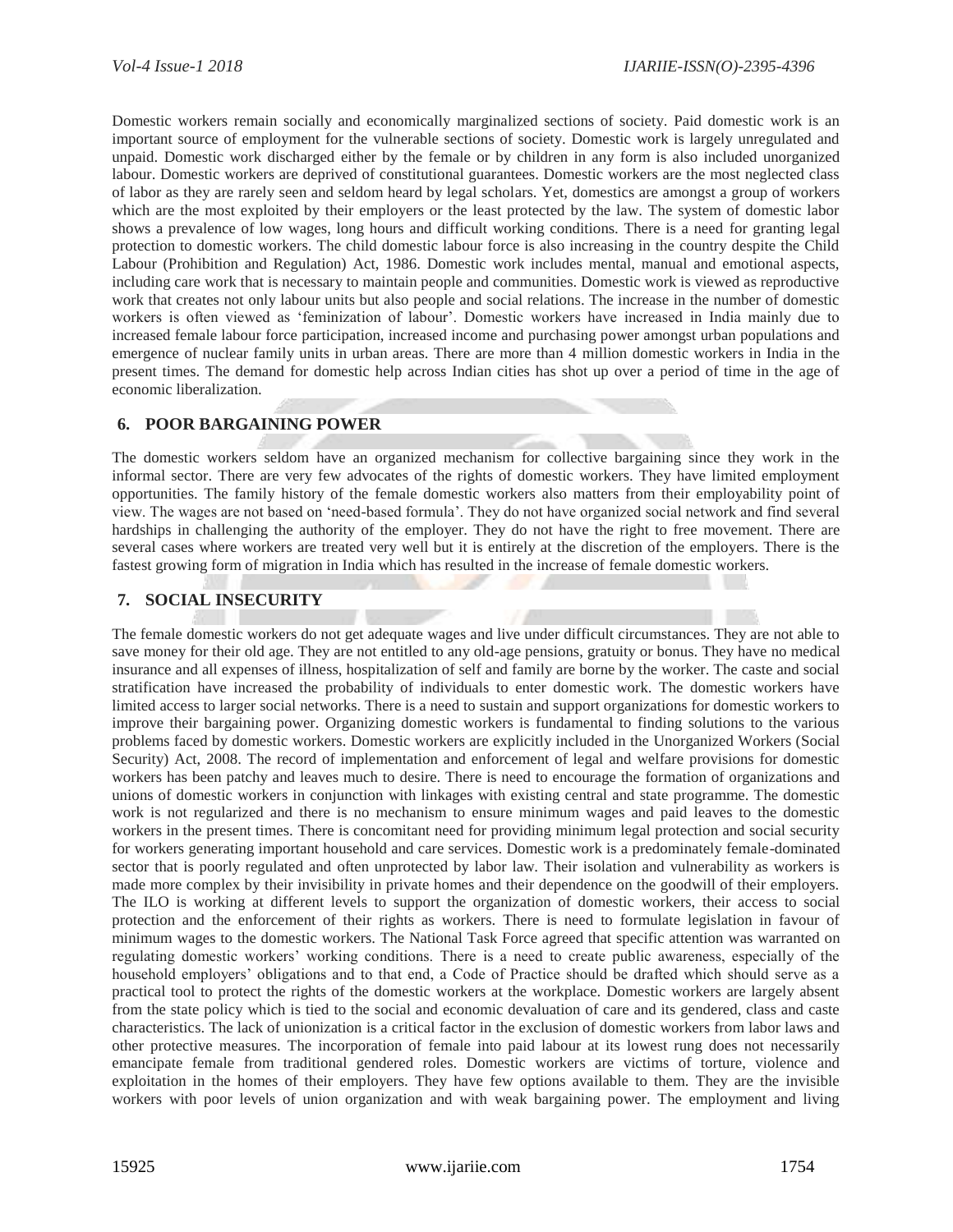conditions of female domestic workers are dismal by nature. They are subjected to multi-faceted inconveniences even though they perform multiple activities.

The trade unions, worker organizations and NGOs find a lot of difficulty in reaching each and every domestic worker. The implementation of the law is a challenge because of the informal and decentralized nature of the domestic labor market. The domestic service has become a major informal sector activity in the urban areas. The modern system of domestic growth is an outgrowth of the system of slavery, though its nature, functions and relations have undergone considerable changes over time. The female domestic workers should be enabled to work with dignity, to engage in a meaningful work opportunity, to get remunerated with decent wages for the work performed, to have a voice and recognition of that voice, being able to balance work and family life, get opportunities and avenues for self-development and training leading to wage enhancement and career progression need to be promoted through appropriate policies, legislations and programs. They need to have social protection and social security, get fairness in treatment with no discrimination on the basis of caste, religion, color, domicile or sex at work and society at large. The Central and State Governments are obliged to take effective measures to include domestic workers in the existing labour legislations and ensure equivalent protection due to the specific nature of their work. The effective implementation of the various Acts for the welfare and progress of domestic workers primarily depends on the various State governments and the involvement of civil society. The female workers who migrated from rural to urban areas for domestic work are victims of exploitation and forced labour. It is clear that much work needs to be done to improve the situation of migrant domestic workers in India. A comprehensive legislation for domestic workers, administrative system for the implementation of the legislative provisions and active involvement of civil society and non-government organizations would strengthen the delivery system for protection of the rights of the domestic workers in India. The Supreme Court has noted that domestic workers should be remunerated regardless of the type of establishment, potential to pay and accessibility of domestic workers at reduced wages. The availability of employment is not based in the level of pays and that reducing pays does not necessarily result in increased employment rate. The female domestic workers are not considered as professionals by anyone in the absence of systematic skill development and capacity development opportunities in India. A bill to provide domestic workers with a minimum monthly salary of Rs.9,000 and benefits including social security cover and mandatory time off is awaiting approval in Parliament. Unless the government connects the skilled worker to progressive employers and corporate houses the situation will not change.

# **8. CONCLUSION**

The female domestic workers are subjected to series of injustices, deprivations and indignities in modern society due to the absence of meaningful legal safeguards, welfare measures and other provisions for the empowerment of female. They are also socially weak, economically vulnerable and politically disadvantaged section of Indian society. They deserve proper care, protection and measures for empowerment in modern society on the basis of humanitarian considerations. The female domestic workers do not have support networks and civil society support under the existing circumstances. They experience exploitative situations and multi-faceted abuses. The national and international legal instruments are largely ineffective under the existing circumstances.

#### **9. REFERENCE:**

- 1. Anand E, (2017), "Issues and Challenges faced by Female Domestic workers in Thideer Nagar at Saidapet, Chennai City", International Journal of Management and Development Studies, Vol.6, issue 2, Pp. 1-10.
- 2. Barati, Azadeh; Rooh Ollah Arab and Seyed Saadat Masoumi, (2017), "Challenges and Problems Faced By Female Workers in India", Chroniclo of the Noville wadia Institute of Management Studies & research, ISSN: 2230-9667, Pp. 76-82.
- 3. Dave Vandana (2012), Female Workers in Unorganized Sector, Female's Link, Volume 18,No.3,July-September 2012,pp.9-12.
- 4. Geetha, K.T., (2010). "Female in Informal Sector-A Case Study", IJBEMR, Vol: 1(2) pp. 23-26.
- 5. Khillare, Prakash Yadao and Madhulika Ajay Sonawane, (2016), "The Impact of Work-Life of Female Domestic Workers on their Family-Life", IOSR journal of Bussiness and Management , Vol.18, Issue 8, August, Pp. 47-50.
- 6. Mudanu T.J, Thobejane T.D, Khosa S, (2017), "An Investigation of the Challenges Faced by Female Domestic Workers: The Case of Mpumalanga Province, South Africa", Journal of Sociology Soc Anth, Vol. 8, Issue 4, Pp. 166-176.